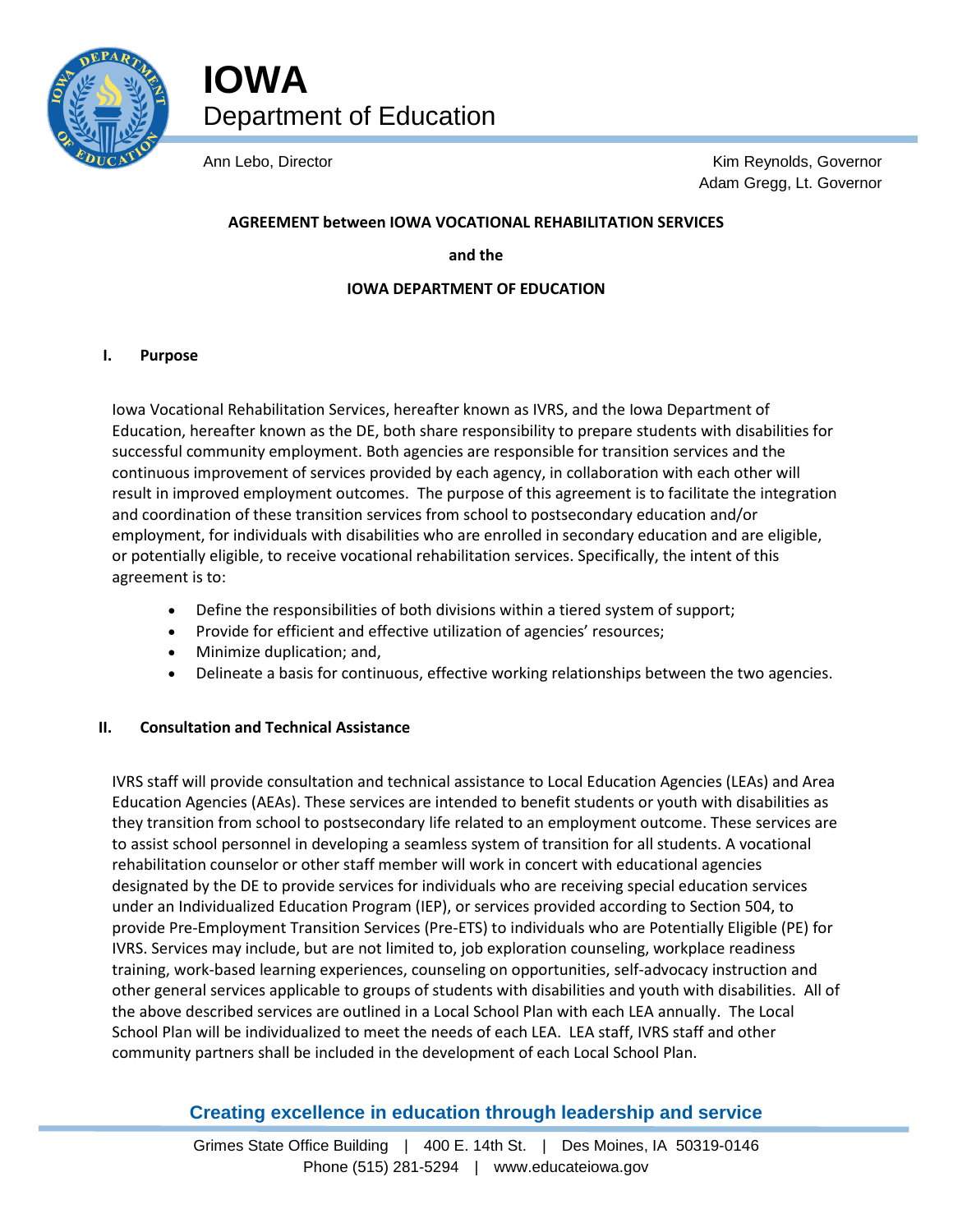Due to staff capacity issues, these services are generally provided with groups of students and youth who are under an IEP or Section 504, but may be delivered individually. Additionally, alternative means for meeting participation (e.g., video conferences and conference calls) may be used for IEP team participation and to assist LEAs in planning for the transition of students with disabilities.

Educators will request consultation and technical assistance services from IVRS when needed to plan for individual transition needs, including development of the individual's course of study. Educators will consult with IVRS regarding the individual's impediments to employment and provide all information available.

In a multi-tiered system of support (MTSS), IVRS involvement is directly related to the level of support needed by the student and the point at which IVRS involvement is required.

## **III. Transition Planning**

Transition planning in the state of Iowa must be in place not later than the first IEP to be in effect when the child turns 14, or younger if determined appropriate by the IEP team. Consideration for eligibility for special education services continues through the year that a student turns 21 years of age, or to the maximum age allowed by Iowa Code section 256B.8.

IVRS counselors and educators are both responsible for the development and completion of the employment component of a student's IEP in concert with the student, the parents, and the IEP team. IVRS involvement in the IEP development and completion will be determined by individual student need, not student age or grade. IEP teams and IVRS counselors will consider four factors to determine when employment preparation should start and the intensity of the services that should be provided:

- Student knowledge and skills;
- Student learning characteristics, including student response to ease of accessibility and accommodations;
- Complexity of support needs; and,
- Number of environments impacted.

The more intense the need for services, the earlier preparation should start and the more people who have specialized knowledge (e.g.; work experience counselors, IVRS counselors) should be involved. This involvement may be provided by IVRS as part of the Pre-Employment Transition Services (Pre-ETS) provided. These services can be conducted in a group setting and will require collaboration to determine the Pre-ETS activities that are needed by that specific LEA and will suit the students in that setting.

Those students who require more intensive services in order to learn, understand and apply the information from Pre-ETS activities will be encouraged to submit an application for IVRS. Intense services may not be provided without the student having been determined eligible and served under an Individualized Plan for Employment (IPE).

IVRS staff will review information for students who submit an application for services and AEAs/LEAs will share existing information which will assist IVRS in determining a student's eligibility. If needed, students will participate in additional assessment(s) to determine eligibility services. The scheduling of these assessment(s) will require collaboration between IVRS, LEA and AEA staff members.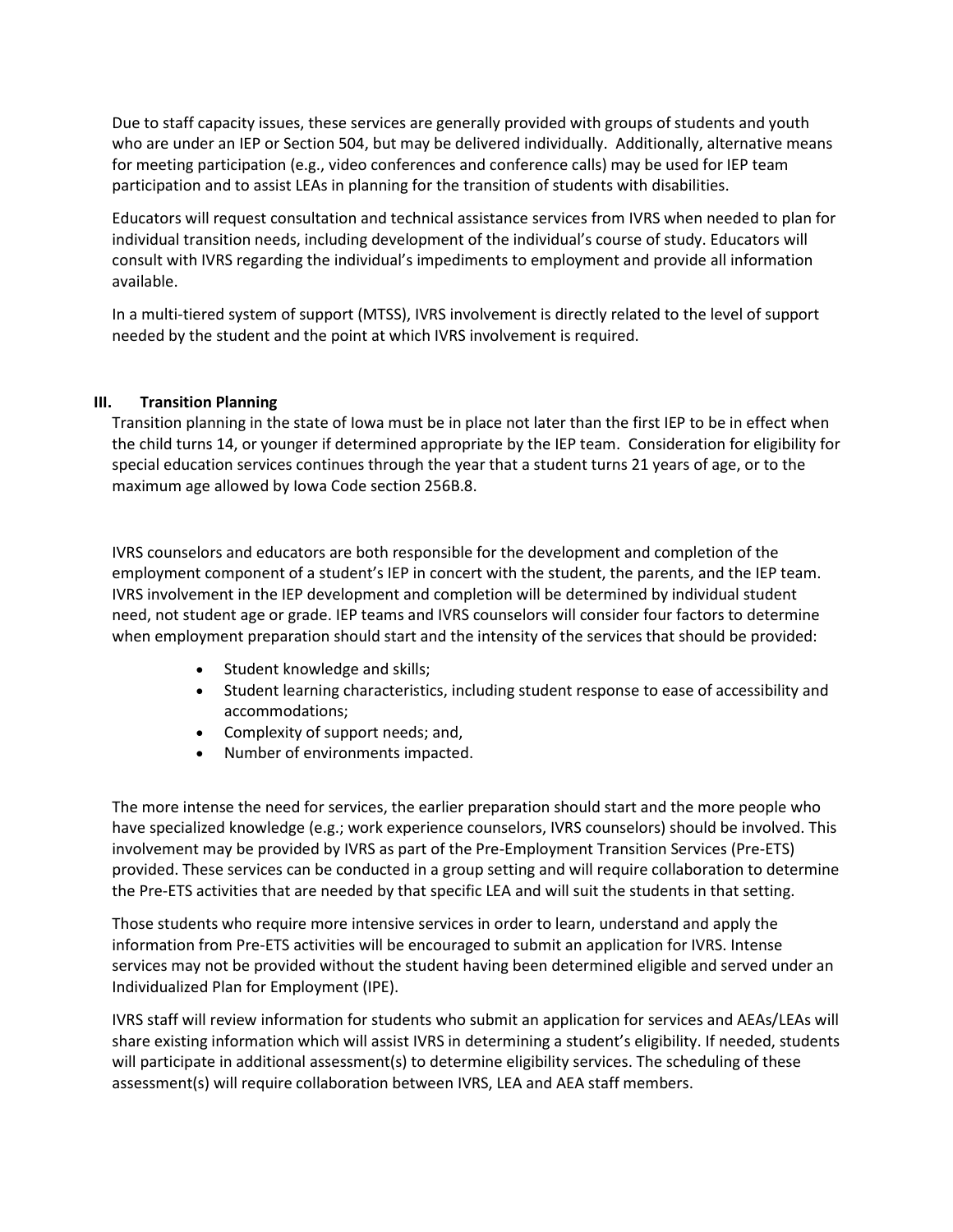Once an eligibility determination has been made by IVRS, the decision will be shared with the LEA and AEA staff. This information will be considered as part of the student's transition plan within the IEP.

IVRS counselors will develop an IPE for each individual determined to be eligible for IVRS within 90 days of being removed from the IVRS waiting list. The student, parents, educators and IVRS counselors will collaborate so that the goals of the IEP and the IPE will be consistent with one another.

# **IV. Roles, Responsibilities and Financial Obligations**

Each division shall be responsible for the costs they incur in carrying out this agreement, including:

| <b>IVRS</b>                                                                                                                  | <b>DE</b>                                                                                               |
|------------------------------------------------------------------------------------------------------------------------------|---------------------------------------------------------------------------------------------------------|
| Develop the Local School Plan in                                                                                             | Will collaborate with IVRS to provide joint                                                             |
| collaboration with LEA staff, AEA staff                                                                                      | training as needed to ensure AEAs and LEAs                                                              |
| and community partners.                                                                                                      | understand their responsibilities to:                                                                   |
| Provide Pre-Employment Transition                                                                                            | Participate in the development of the                                                                   |
| Services (Pre-ETS) in collaboration and                                                                                      | Local School Plan with IVRS and                                                                         |
| coordination with the LEA, ensuring that                                                                                     | partners. Participants may include but                                                                  |
| services (including individualized services                                                                                  | are not limited to administration, special                                                              |
| under an IPE) are not duplicative nor do                                                                                     | education teacher(s), school counselor,                                                                 |
| they supplant existing LEA services.                                                                                         | and/or CTE teachers.                                                                                    |
| Obtain PE documentation and a                                                                                                | Assist IVRS in obtaining PE                                                                             |
| completed Pre-ETS Agreement.                                                                                                 | documentation and a completed Pre-ETS                                                                   |
| Use assessment information provided by<br>education to determine eligibility and<br>services. Securing additional assessment | Agreement.<br>Assist with identifying and connecting PE<br>$\bullet$<br>students to IVRS for Pre-ETS.   |
| only when necessary and assuming                                                                                             | Provide all existing educational                                                                        |
| financial responsibility for the cost of the                                                                                 | assessment and performance                                                                              |
| additional information.                                                                                                      | information relevant for the                                                                            |
| Provide consultation and technical                                                                                           | determination of IVRS eligibility and                                                                   |
| assistance to educators.                                                                                                     | services.                                                                                               |
| Participate in the development of the                                                                                        | Request consultation and technical                                                                      |
| employment and related components of                                                                                         | assistance from IVRS counselors when                                                                    |
| the IEP, based on individual need.                                                                                           | needed for planning and implementing                                                                    |
| Develop an IPE for students within 90<br>٠<br>days of being removed from waiting list,<br>unless an extension is approved.   | transition services.<br>Consult with IVRS staff for identification<br>of student's vocational needs and |
| Ensure the IPE goals are consistent with                                                                                     | services.                                                                                               |
| IEP employment goals.                                                                                                        | Develop and complete the employment                                                                     |
| Provide or arrange for services required                                                                                     | component of the IEP, based on                                                                          |
| by the IPE goal, including assistive                                                                                         | individual need.                                                                                        |
| technology devices, when the individual                                                                                      | Ensure IEP employment goals are                                                                         |
| has been determined eligible for IVRS                                                                                        | consistent with IPE goals.                                                                              |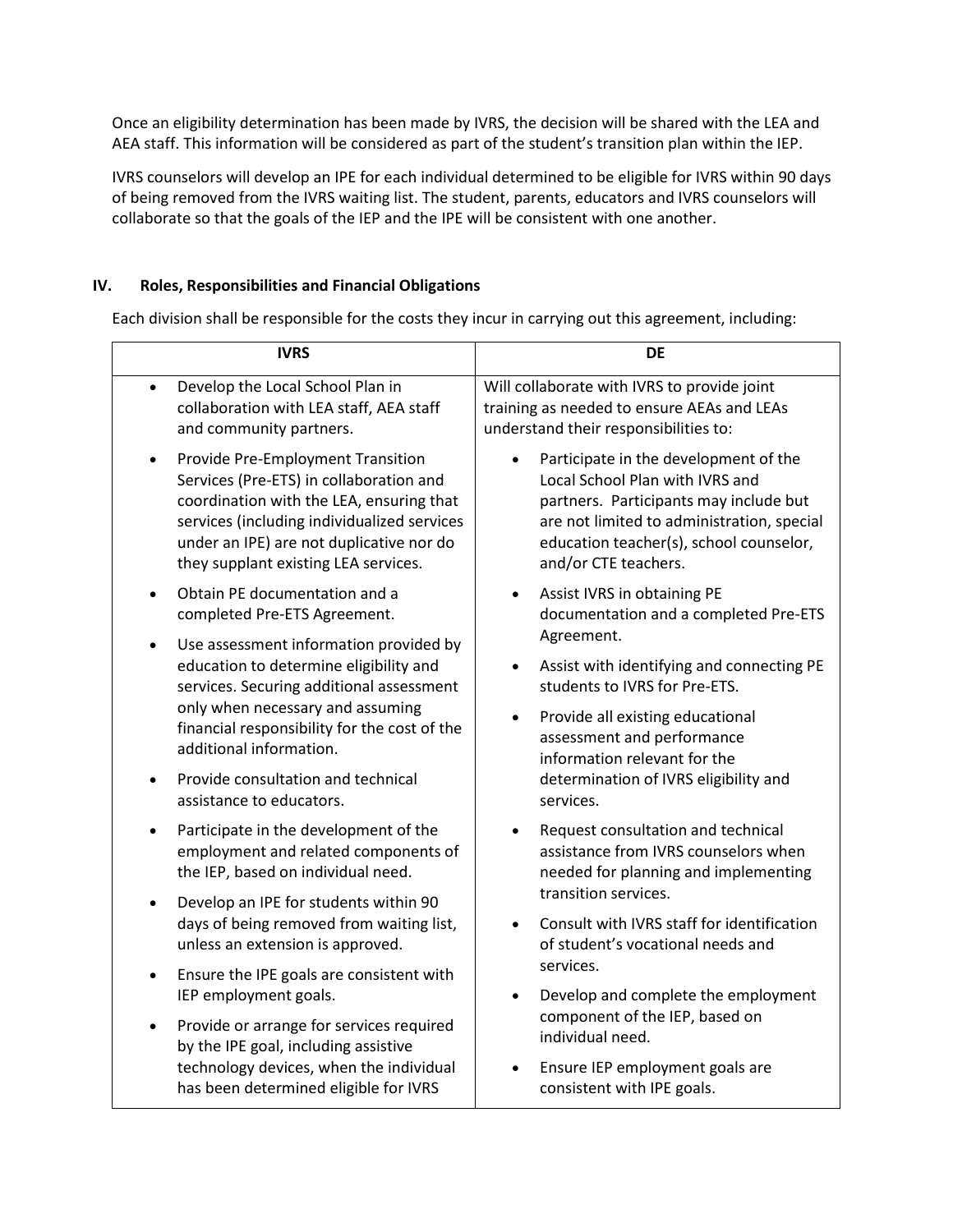services and has an individual employment plan where the services are needed for the student's specific employment outcome. Provide assistance in the purchase of tools, supplies and other job related personal expenses for IVRS eligible students who have demonstrated success in a 4+ career and technical program as it relates to the IPE goal.

- Arrange and pay for the development of a supported short-term paid work experience for the most significantly disabled students who require this service.
- Arrange and pay for job development and job coaching needed to serve the most significantly disabled students who require supported employment services. If long-term supports are needed after high school, IVRS will assist the LEA in coordinating these services for their final career.
- Work with IVRS staff to identify whether IVRS referral is appropriate and the supports needed to complete the application.
- Pay for all services listed on the IEP, including assistive technology, unless another agency or entity agrees to provide such services.
- Provide and/or pay for job coaching, when needed, as part of the instructional component of the IEP. LEA will provide the instructional training when it is for the student to learn job skills, learn about the world of work, and explore occupations to make an informed decision about a future work goal.
- Provide and/or pay for extended school year supports, as needed

# **V. Outreach and Identification**

The mission of IVRS is to provide expert, individualized services to Iowans with disabilities to achieve their independence through successful employment and economic support.

Outreach efforts are identified in the Local School Plan for each LEA. Some of these activities could include but are not limited to attending an IEP meeting, participating in transition fairs or back to school nights, and other transition planning meetings. Additional outreach efforts include meeting and becoming known to LEA staff (teachers, school nurse, school counselor, administration, etc.) so LEA staff can make referrals to IVRS, as appropriate.

For Potentially Eligible (PE) students in need of Pre-ETS, PE documentation and a completed Pre-ETS Agreement is needed for participation in these activities. For students with more intensive needs, who would benefit from individualized VR services, an application for IVRS would be completed to determine eligibility for services.

The determination of eligibility requires that a qualified rehabilitation professional employed by IVRS perform a comprehensive analysis of the disabling conditions, impediments to employment and justification of why the individual requires services from IVRS to be successfully employed. As such, an eligibility justification is a process for the rehabilitation counselor to learn about the individual's presenting disability and gain understanding of the implications. Through a process of analysis, the IVRS counselor must consider the impact of the disabling conditions upon the person's ability to work, and then synthesize the information to determine if the individual can be successful with IVRS by providing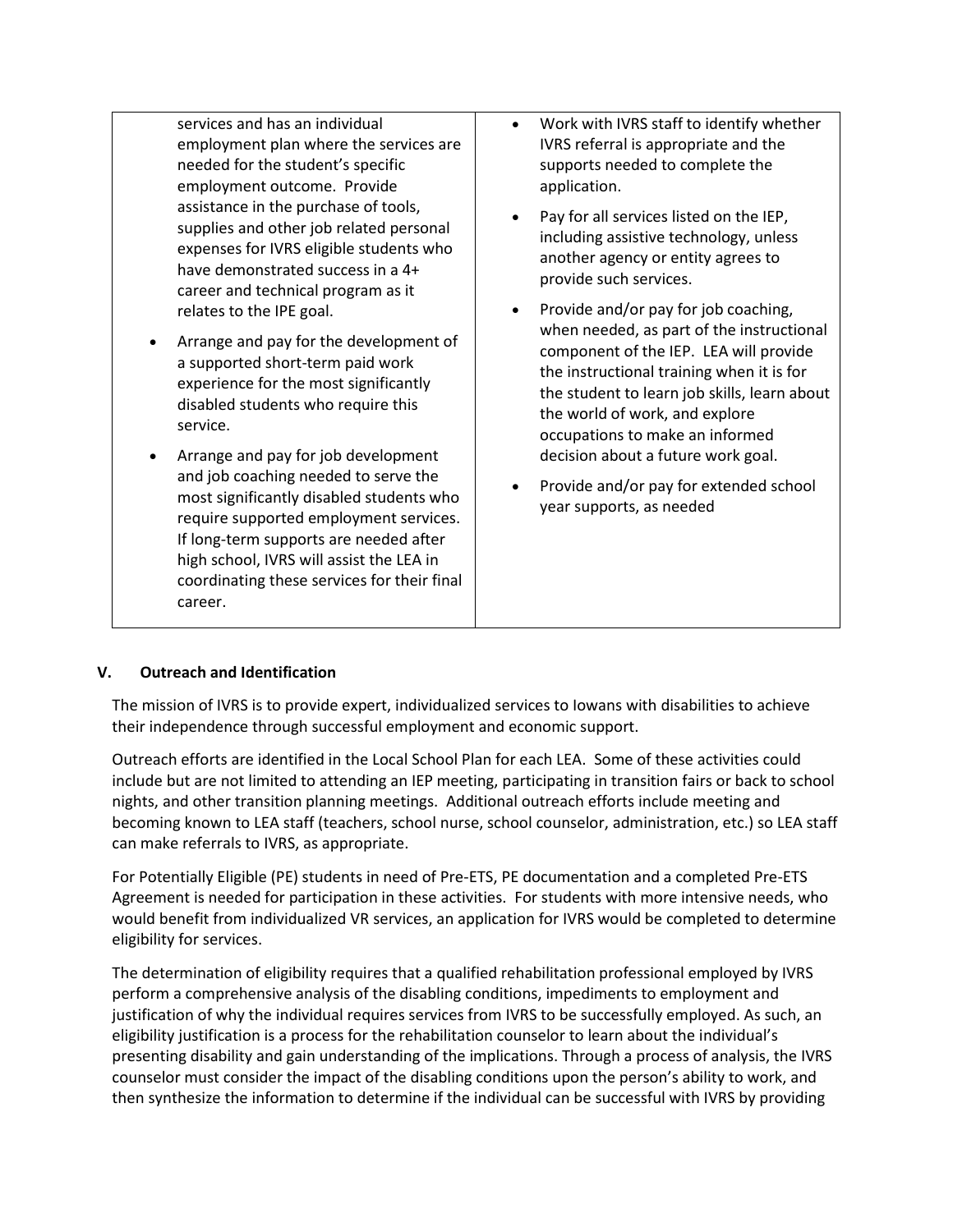technical assistance and consultation to existing systems or if the individual requires intensive services to be successful in employment. A thorough process of developing an understanding from the individual's point of view, analyzing the information and synthesizing it in relationship to IVRS requirements and then determining the priority of service and service needs involves:

- Gather information that describes the individual's disability and the difficulty the individual is having in gaining access to services and supports to be successful in employment;
- Analyze the information in relationship to the individual's ability to prepare for, obtain, maintain and advance in employment and how the individual can access services and supports that exist to more fully understand the implications of the individual's disability upon employment;
- Consider those impediments that have been identified to determine the seriousness on the individual's ability to prepare for, obtain, maintain or advance in employment as well as the timeframe required to successfully complete services and obtain employment that could not otherwise be obtained from other organizations; and,
- Determine the priority for services by examining the seriousness and evaluating if the serious impediment has implications in preparing for, obtaining, maintaining or advancing in employment and the specialized services and supports that are necessary for the individual to be successful.

Services are provided to individuals who have a priority rating consistent with the category (Most Significantly Disabled, Significantly Disabled, Others Eligible) being served. Students on the waiting list may continue to participate in Pre-ETS as long as the student participated in these activities prior to being placed on the waiting list.

As appropriate to the vocational needs of each individual and consistent with each individuals' informed choice, VR must ensure that the appropriate rehabilitation services are available to assist the individual with the disability to prepare for, secure, retain, regain or advance employment. These services should be consistent with the individual's unique strengths, resources, priorities, concerns, abilities, capabilities, interests and informed choices. IVRS may determine that a student is no longer eligible for services and close the case if an error in determination was made.

Note: Parental consent is not needed for the initial meeting between student and IVRS staff or any related initial follow-up meetings. Written and parental consent is needed for completion of the Pre-ETS Agreement and the IVRS application for students under the age of 18 and can be obtained after the initial meeting.

All school personnel, including school nurses, shall share educational information of students with disabilities, including electronic access to IEPs, when appropriate and necessary for IVRS services. This shall include referrals to IVRS. Similarly, the IVRS staff shall share relevant information about students with disabilities when appropriate and necessary to facilitate the integration and coordination of transition services from school to postsecondary education and/or employment.

IVRS staff may have access to relevant special education data and related systems in order to ease provision and documentation of services.

## **VI. Section 511 - Limitations on Use of Subminimum Wage**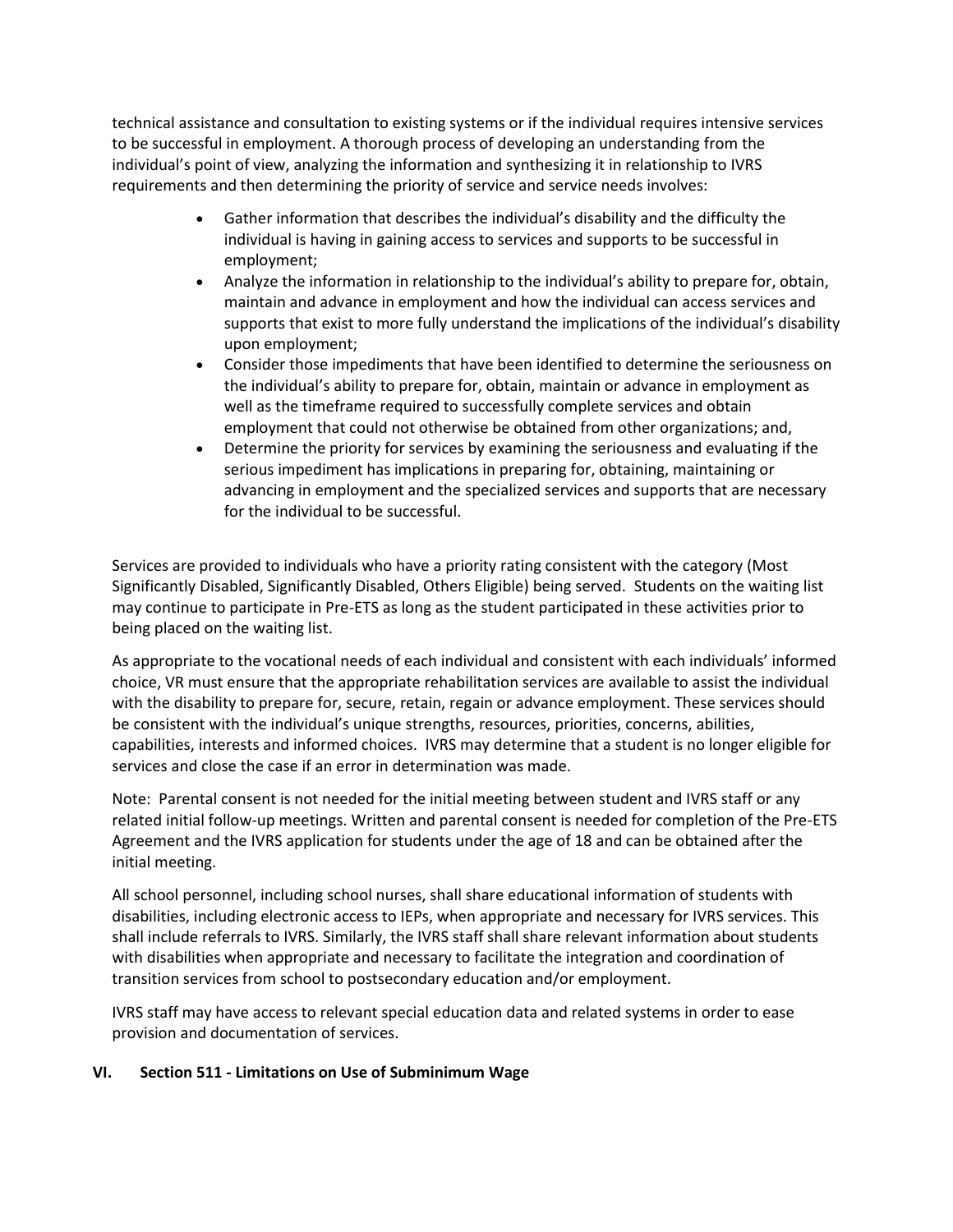Under the section 511 of Rehabilitation Act, 14(c) businesses referred to as "employers" are prohibited from employing any individual with a disability who is 24 years of age or younger at subminimum wage, unless the individual has received documentation from IVRS upon completion of the activities. Coordination between LEAs, AEAs, DE and IVRS is needed to meet documentation requirements under section 511 of the Rehabilitation Act for students and youth with disabilities seeking subminimum wage employment. These entities must develop a new process, or utilize an existing process, to document the completion of the following activities:

- 1. Pre-ETS that are available to a student with a disability or transition services under the Individuals with Disabilities Education Act (IDEA)
- 2. Apply for vocational rehabilitation services and the individual was determined
	- a. Ineligible for vocational rehabilitation services, or
	- b. Eligible for vocational rehabilitation services, and
		- i. The youth with a disability had an approved Individualized Plan for Employment (IPE)
		- ii. The youth with a disability was unable to achieve the employment outcome specified in the IPE
		- iii. The youth with a disability's case record is closed.
- 3. Career counseling and information and referral services to federal and state programs to help the individual discover, experience and attain competitive integrated employment. The counseling and information cannot be for employment at sub-minimum wage and should be provided within 30 calendar days.

The IDOE will encourage each LEA to provide IVRS documentation that the student has completed transition services or received Pre-ETS when seeking subminimum wage employment. Documentation can include the student's IEP, transition assessment results, work based learning data, summary of performance and any other specific data/documentation around transition experiences, assessment and instruction. Documentation should be provided by the LEA to the IVRS staff assigned to the LEA no later than 30 calendar days after the determination of sub minimum wage has been made.

These sub-minimum wage requirements and documentation requirements should be shared by IVRS and IDOE with LEA, AEA, parents/guardians and students. IVRS will maintain the documentation and provide a copy to the student within 45 days after the completion of services. Any of the services identified above that the LEA provided must be documented by the LEA and provided to IVRS and the student.

The IDOE and LEAs will not enter into a contract or other arrangement with an entity for the purpose of operating a program under which a youth with a disability is engaged in work compensated at a subminimum wage.

## **VII. Amendments**

This agreement may be amended at any time upon mutual consent of the parties. Any amendment must be in writing and signed and dated by the parties.

## **VIII. Term**

This agreement shall be effective from October 1, 2021, through September 30, 2023. The parties, upon mutual consent and in writing, may renew this agreement for any number of two-year extensions.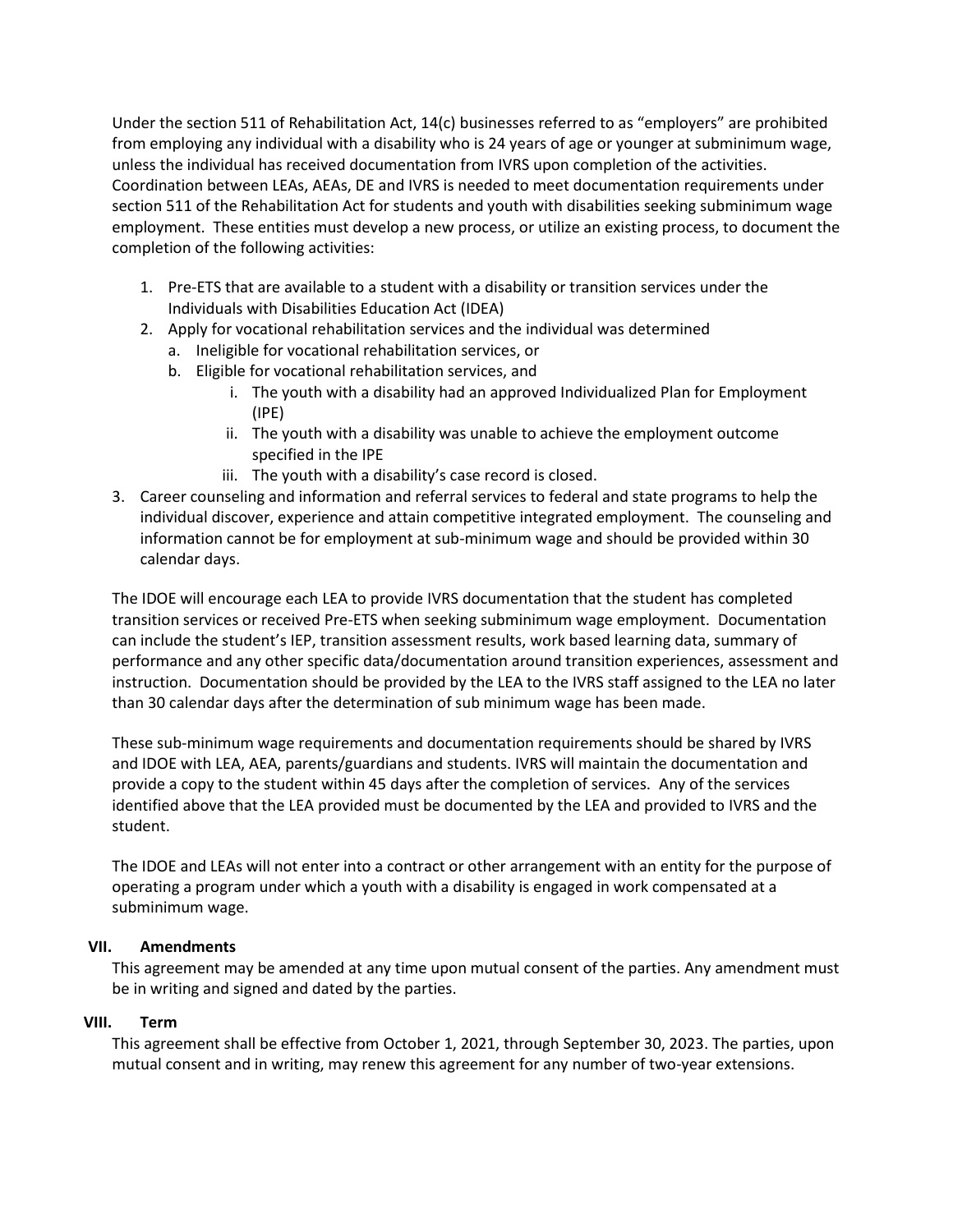*Iowa Vocational Rehabilitation Services*

Daniel Tallon

1/13/2022

Daniel Tallon, Administrator Date Date Date *Iowa Department of Education*

Amy Williamson, Deputy Director **Date and Amy Williamson, Date** 

*Iowa Department of Education*

 $R.\n\mathscr{L}_L$ 

Dr. Ann Lebo, Director Date Date Date Date

1/20/2022

**APPENDIX A**

Section 1. **Identity of Parties** 

- 1.1 The State of Iowa, Department of Education, (referred to in this document as the "IDE") is the issuing agency for this Agreement. The IDE's address is: Grimes State Office Building, Des Moines, Iowa 50319-0146. The IDE is a state education agency (SEA) as defined under 20 U.S.C. 1232g(a)(3) and it is able to collect and maintain student educational records consistent with applicable state and federal laws and subject to the federal Family Educational Rights and Privacy Act (FERPA), as authorized by 20 U.S.C. §1232g(b) and 34 CFR Part 99.
- 1.2 Iowa Vocational Rehabilitation Services (referred to in this document as "IVRS") is able to collect and maintain student educational records consistent with applicable state and federal laws and subject to the federal Family Educational Rights and Privacy Act (FERPA), as authorized by 20 U.S.C. §1232g(b) and 34 CFR Part 99; IVRS's address for purposes of this Agreement is 510 East 12<sup>th</sup> Street, Des Moines, IA 50319.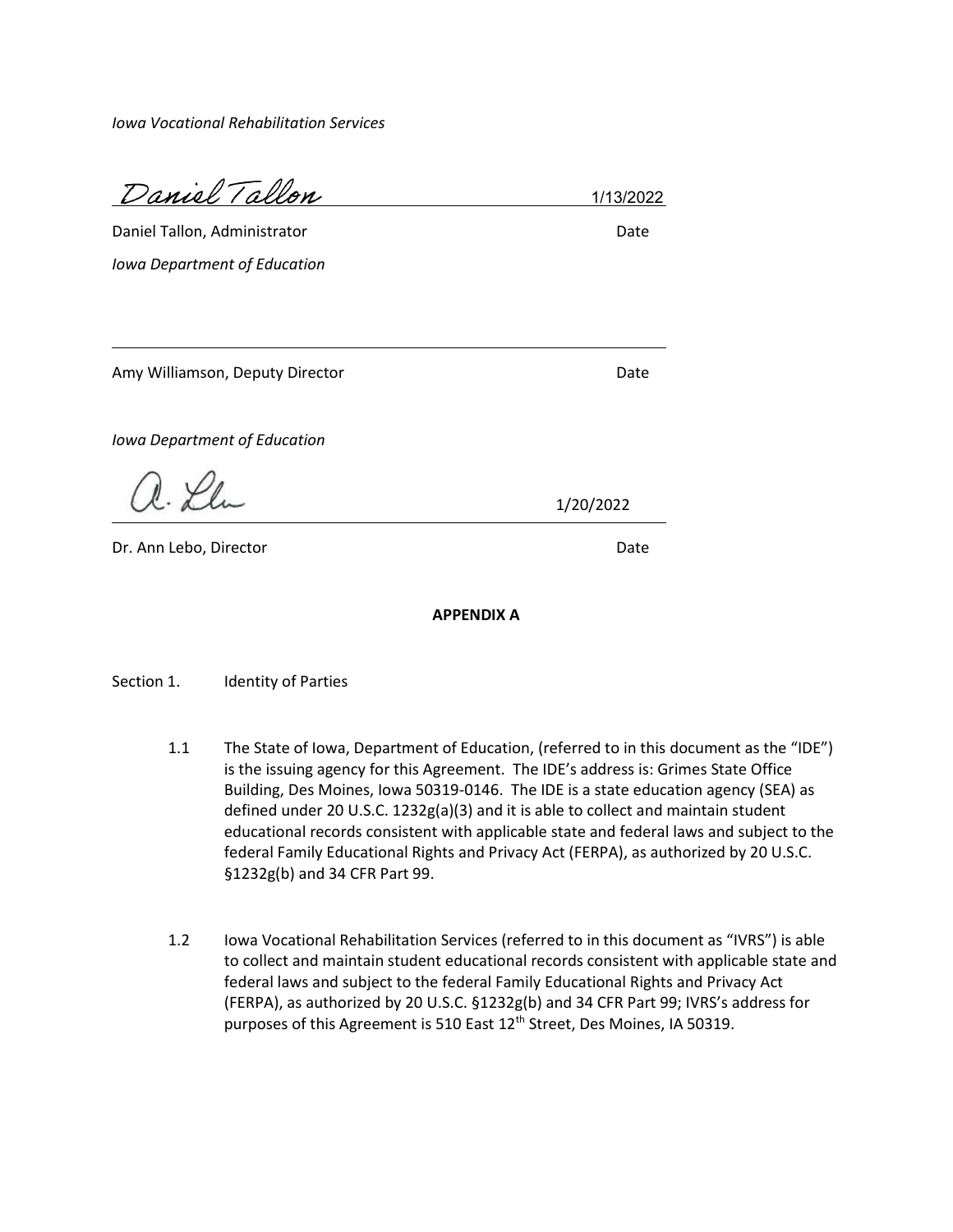Section 2. State and Federal Authority for this Agreement. FERPA regulates the disclosure of education records so that personally identifiable information from education records (PII) cannot be disclosed without written consent unless the disclosure falls under an allowable exception as defined under 34 CFR § 99.31. Allowable exceptions include but are not limited to disclosures for the purpose of conducting studies for, or on behalf of schools, school districts, or postsecondary institutions (see Studies Exception: 20 U.S.C. §1232g(b)(1)(F) and §99.31(a)(6)). Studies can be for the purpose of developing, validating or administering predictive tests, administering student aid programs or improving instruction. Allowable exceptions also include disclosures to an authorized representative for the purpose of auditing or evaluating a federal or state supported education program or to enforce or comply with federal legal requirements that are related to those education programs. (see Audit or Evaluation Exception: 20 U.S.C. 1232g(b)(1)(C), (b)(3), and (b)(5) and §§99.31(a)(3) and 99.35). IDE and IVRS are further authorized by Iowa Code Section 7E.3 and Iowa Code Section 262.9(13) and Iowa Administrative Code 681-13.8 to enter into contractual agreements as may be necessary for the effective discharge of their duties.

> Nothing in this Agreement shall be construed to mean that this Agreement is the only way PII can be shared by IDE with IVRS, or construed to limit or eliminate otherwise valid and available means of sharing PII with IVRS by IDE or by an Iowa school district, an Iowa area education agency, or an Iowa accredited nonpublic school.

Section 3. Purpose. This Agreement is entered into by IDE and IVRS to enable and support the evaluation of the vocational rehabilitation program. Data requested will be used for Rehabilitation Services Administration (RSA) 911 reporting requirements. In addition, this data will be used for other state and federal reporting. Results may be published consistent with the confidentiality and FERPA provisions outlined herein. Publications include but are not limited to journals, posters, conference proceedings, presentations, and newsletters.

#### Section 4. Key Terms & Definitions

**Authorized Representative**: An Authorized Representative is defined as specified in FERPA regulations, § 99.3. An Authorized Representative is any entity or individual designated by a State or local educational authority or an agency headed by an official to conduct, with respect to Federal or State supported education programs, any audit or evaluation, or any compliance or enforcement activity in connection with Federal legal requirements that relate to these programs.

**Authorized Users:** Authorized Users are those individuals and entities that are authorized to access to the data provided by IDE for the purposes of this Agreement. Authorized Users are limited to IVRS Iowa Rehabilitation Services System (IRSS) Project Management Team (PMT), IVRS employees and contracted staff who have a bona fide need to use the data to perform an analysis of the program and other duties as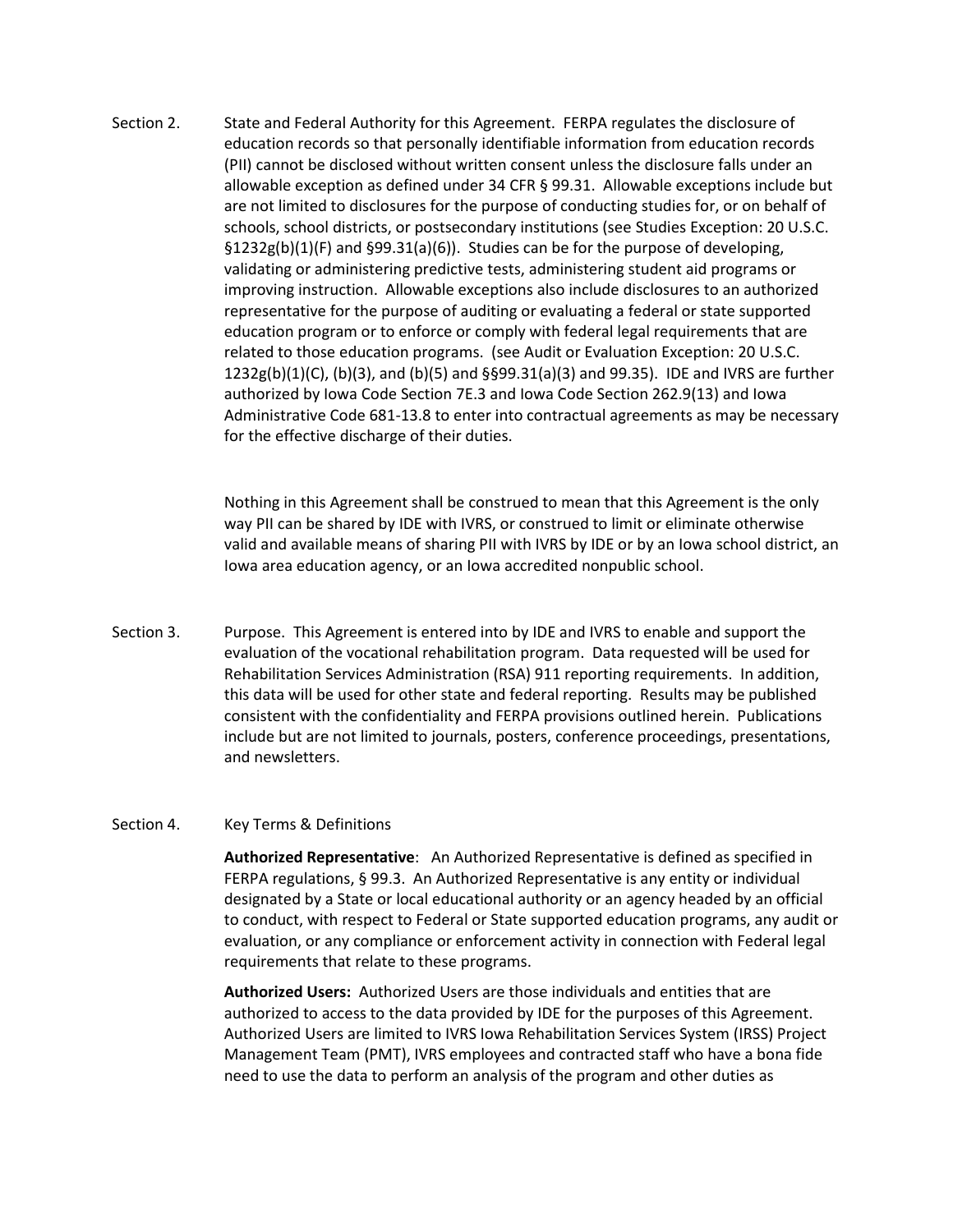assigned. Other Authorized Users may also be included, but only upon the express written consent of IDE. Such written consent shall not be withheld unreasonably.

**Education Program:** An education program will be defined as specified in the FERPA regulations, §99.3. An education program includes programs that are principally engaged in the provision of education, including, but not limited to, early childhood education, elementary and secondary education, postsecondary education, special education, job training, career and technical education, and adult education, and any program that is directly administered by an educational agency or institution. For a definition of "early childhood program" please refer to §99.3 of the FERPA regulations.

**Personally Identifiable Information:** Personally identifiable information from education records (PII) is information from education records that can be used to distinguish or trace an individual's identity. Under FERPA [34 CFR § 99.3], PII includes but is not limited to:

- a. The student's name
- b. The name of the student's parent or other family member
- c. The address of the student or student's family
- d. A personal identifier, such as the student's social security number, student number or biometric record
- e. Other indirect identifiers, such as the student's date of birth, place of birth, and mother's maiden name.
- f. Other information that, alone or in combination, is linked or linkable to a specific student that would allow a reasonable person in the school community, who does not have personal knowledge of the relevant circumstances, to identify the student with reasonable certainty
- g. Information requested by a person who the education agency reasonably believes knows the identity of the student to whom the education record relates.

**Iowa Student State ID (State ID):** The State ID is a unique statewide student identifier that is required for every public school student in prekindergarten through twelfth grade in Iowa. The identifier is assigned by the IDE using the State ID System. The State ID facilitates data submission through the Student Reporting in Iowa System. Access is restricted to authorized personnel. Students retain this unique identifier as they progress through the school system and even if they transfer or move in and out of private schools or across state boarders. The State ID is PII.

**Confidential Information Breach:** A Confidential Information Breach shall mean an instance where an unauthorized person or entity accesses PII in any manner, including but not limited to the following occurrences: (1) any PII that is not encrypted or protected is misplaced, lost, stolen or in any way compromised; (2) one or more third parties have had access to or taken control or possession of any PII that is not encrypted or protected without prior written authorization from IDE; (3) the unauthorized acquisition of encrypted or protected PII together with the confidential process or key that is capable of compromising the integrity of the Confidential Information; or (4) if there is a substantial risk of identity theft or fraud.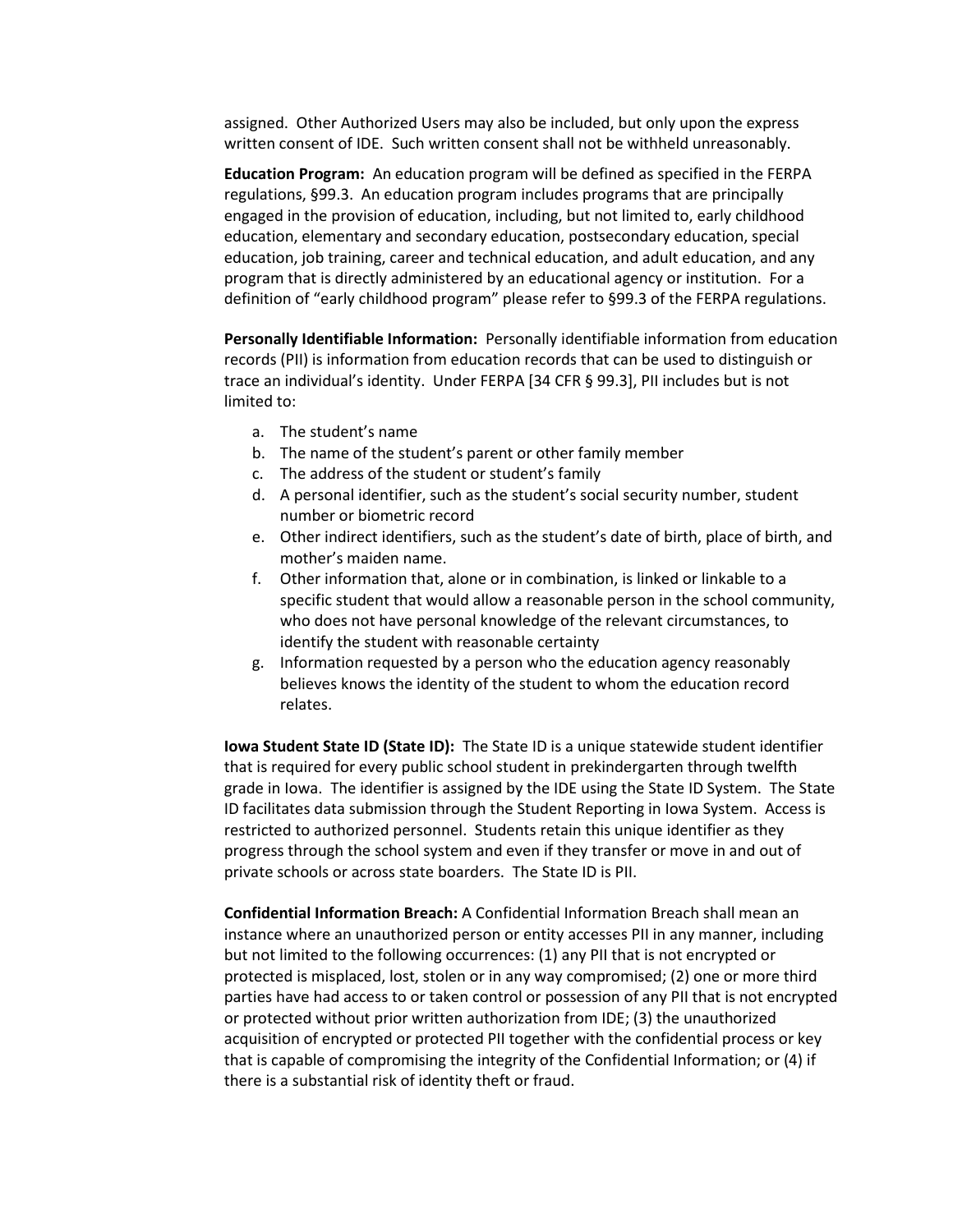#### Section 5. Authorized Representative

This Agreement designates IVRS as an Authorized Representative of IDE, consistent with applicable federal and state laws concerning the confidentiality of student record information including FERPA. In this role, the Authorized Representative is responsible for maintaining the confidentiality and security of all Personally Identifiable Information (PII) received from IDE. Access to PII for the purposes of this Agreement is limited to the IVRS Iowa Rehabilitation Services System (IRSS) Project Management Team (PMT) and other employees and contracted staff of IVRS who need to access the PII in order to complete their assigned duties and who are authorized by IVRS.

#### Section 6. Responsibilities of Authorized Representative.

- 6.1 Use of Data. This Agreement applies only to the collection and exchange of data for the purposes of reporting as described in Section 3 and does not confer approval to use it for another purpose.
- 6.2 Disclosure of Data. Except as otherwise permitted within this Agreement, IVRS may not redisclose data received from IDE to a third party without prior written approval from IDE unless IVRS is required by court order, subpoena or applicable law to disclose such data. Unless prohibited by law from doing so, IVRS shall notify IDE prior to disclosing such data in response to court order, subpoena or applicable law to enable IDE to take measures to protect PII.
- 6.3 Data Storage and Safeguarding. IVRS shall be responsible for storing, securing and safeguarding the data received from IDE as set forth in Section 8.
- 6.4 Compliance. With respect to the data provided by IDE to IVRS, IVRS shall comply with the federal Family Educational Rights and Privacy Act (FERPA), 20 U.S.C. §1232g, its implementing regulations, 34 CFR Part 99, and any amendments to that law or regulations and any other applicable federal, state or local laws or regulations.
- 6.5 Authorized Users. IVRS shall require Authorized Users (i) to use data received from IDE for only the purposes set forth in Section 3; (ii) to protect and not disclose any data received from IDE; (iii) to follow established safeguards for protecting the data, including not disclosing security access passwords or leaving terminals that are signed on in an unsecured manner; and (iv) abide by the terms of this Agreement. IVRS shall also notify Authorized Users of the consequences for failing to comply with the foregoing, including adverse employment actions and potential civil and criminal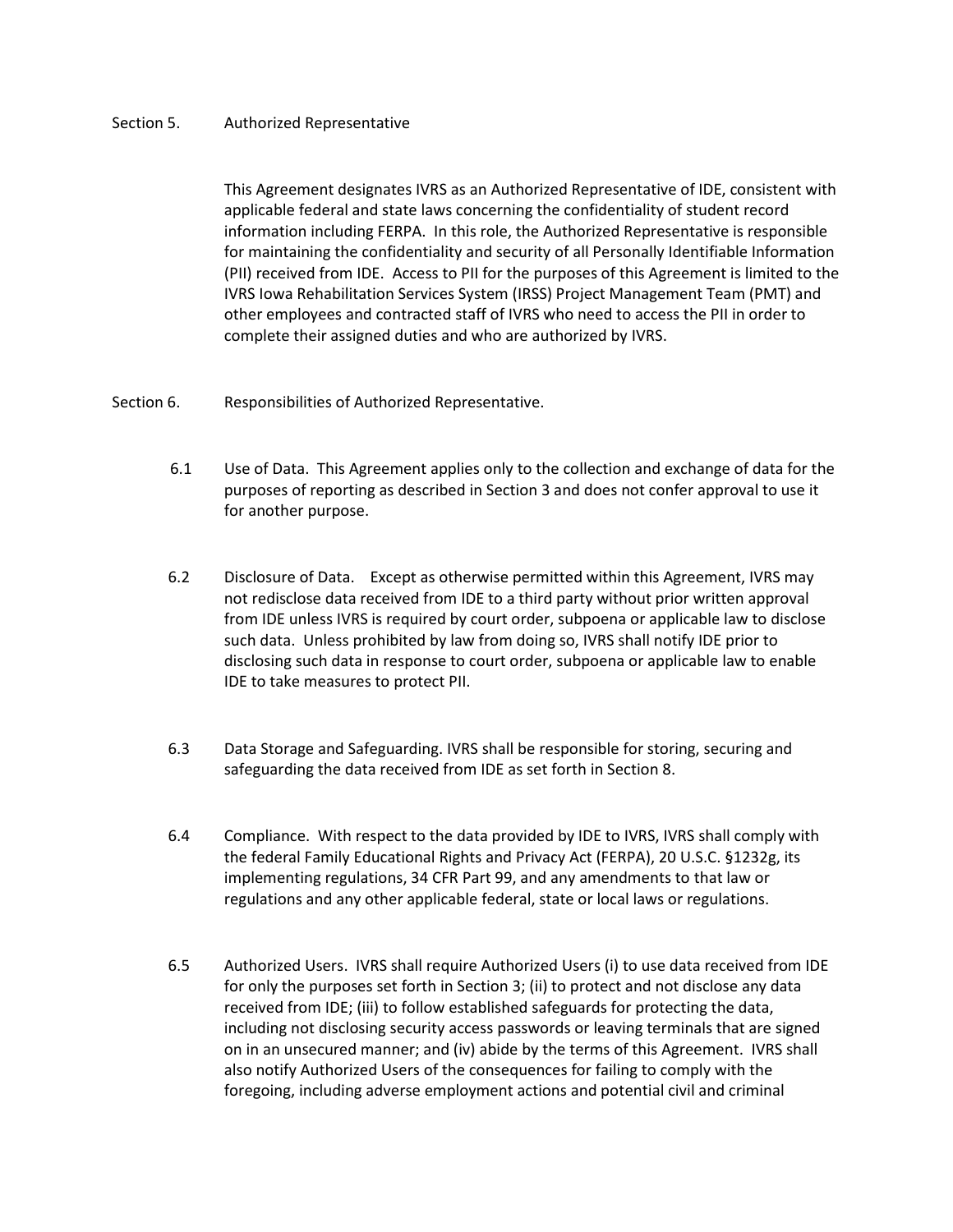penalties. IVRS will require of and maintain a copy of an appropriate statement of confidentiality and nondisclosure from each Authorized User. See attached statement in Appendix A to this Agreement. Copies of these statements shall be provided to the IDE if requested.

- 6.6 Access: monitoring. The Authorized Representative shall not permit Authorized Users to use data in a manner that violates the terms of this Agreement.
- Section 7. Data to be Disclosed  $-$  § 99.35(a)(3)(iii)(A,C)
	- 7.1 The IDE will provide to IVRS, in a timely manner, the data described in Section 7.3 in a format to be determined by IDE.
	- 7.2 The exchange of information being mutually beneficial, any costs being negated by provided information from the other party, no fees will be charged by IDE or IVRS to each other.
	- 7.3 The IDE will provide the following data, including PII, to IVRS three times a year:

Data sets on students (by unique identifier) with disabilities identified by IVRS will be:

#### **Student Demographics**

Student Last Name (9) Student First Name (10)

Student Middle Name (11)

Student Suffix (12)

Legal Student Last Name (13)

Legal Student First Name (14)

Legal Student Middle Name (15)

Legal Student Suffix (16)

Birth Date (17)

Gender (18)

Hispanic/Latino (19)

American Indian or Alaska (20)

Native Asian (21)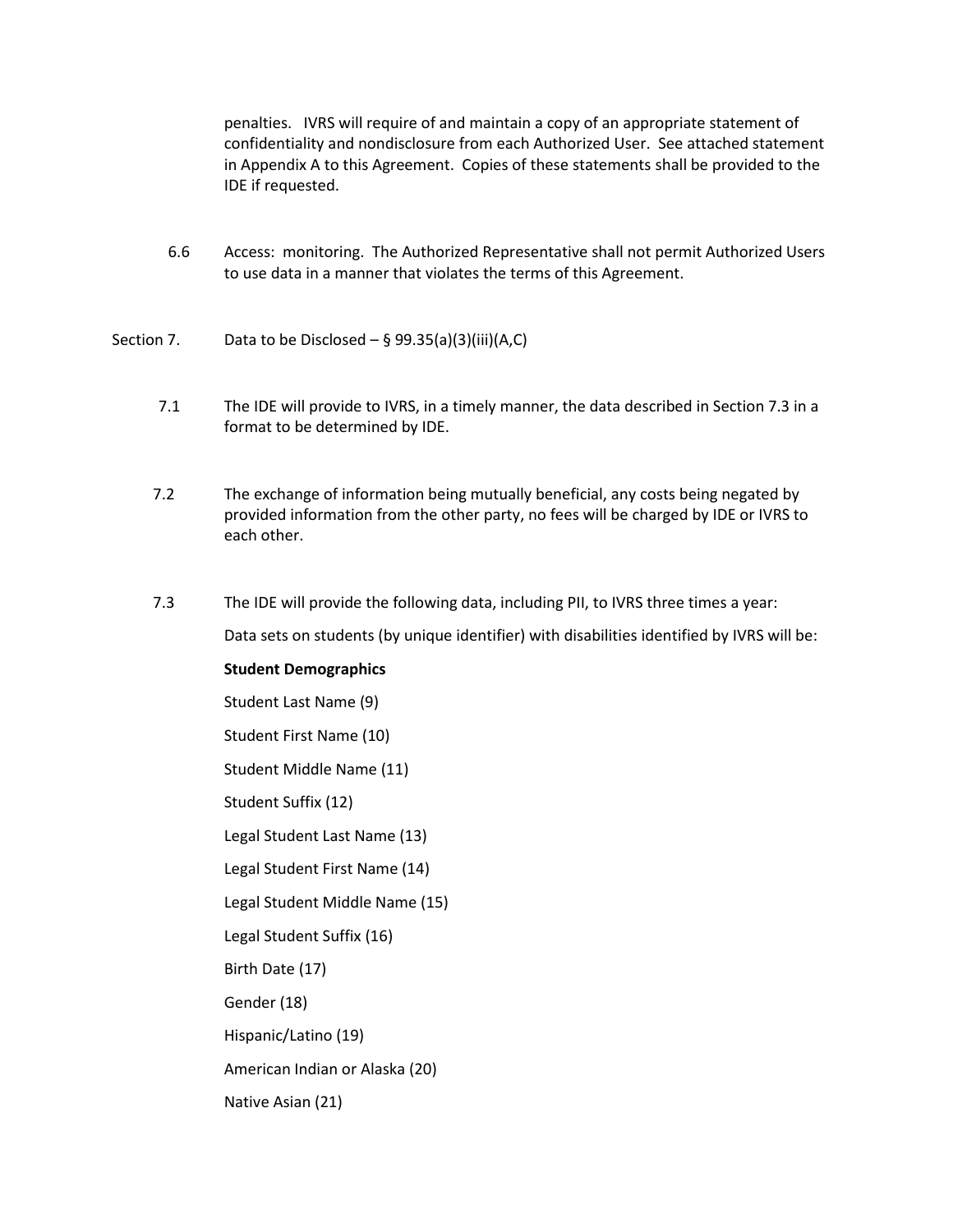Black or African American (22) Native Hawaiian or Other (23) Pacific Islander White (24) Student State ID (29) Grade Level (30)

#### **Enrollment/Attendance**

Entry Date into District (32) School Number (33) Entry Date (34) Entry Type (35) Entry Code (37) IEP Level (49) Foster Care (50) Service / Facility Type (52) Service Provider / Facility (54) Exit Date (55) Exit Code (56) Receiving Educational Services (59) Destination Code (60) Destination Location (61)

## **Program Indicators**

Free Lunch (63) Reduced Lunch (64) Initial Homeless Type (66) Unaccompanied Homeless (67) Youth Homeless Served Through McKinney-Vento Sub-grant (68) IEP Placement Date (69) IEP Staffed Out Date (70)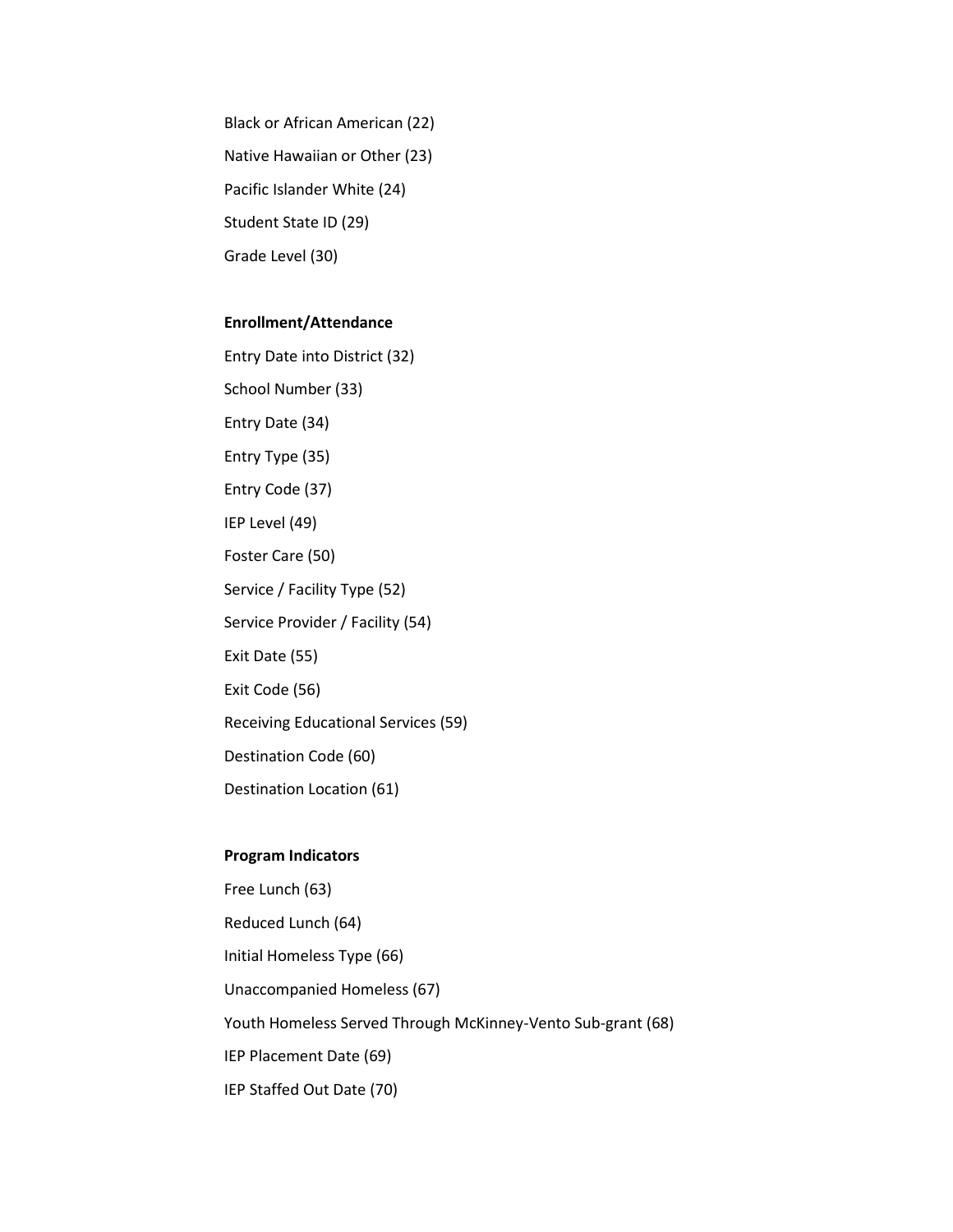Section 504 (72)

#### **ELL/Immigrant**

ELL Status (89)

#### **Assessment**

Reason No State Reading Assessment Score (100) Reason No State Math Assessment Score (101) Reason No State Science Assessment Score (102) Assessment Test Name Assessment Date Administered Assessment Results

# **Graduates**

Diploma (103) Post-graduation Location (104) Post-graduation Plan (105) Paying Job (107)

Element numbers represent Student Reporting in Iowa (SRI) data.

- 7.4 There shall be no deviation from or addition to the above list of limited data sets unless expressly agreed to by the parties by way of written amendment prior to the dissemination of such information from IDE to IVRS.
- 7.5 Data Ownership. The Authorized Representative understands that this Agreement does not convey ownership to IVRS of any data shared by IDE with IVRS. Ownership of such data shall be retained by IDE. IDE understands that this Agreement does not convey ownership to IDE of any data generated by IVRS, including aggregate or resulting data created from the IDE data. Ownership of such data will be retained by IVRS. Aggregate data sets created by IVRS will be consistent with the National Center for Education Statistics SLDS in Technical Brief 3 at http://nces.ed.gov/pubs2011/2011603.pdf "Statistical Methods for Protecting Personally identifiable Information in Aggregate Reporting."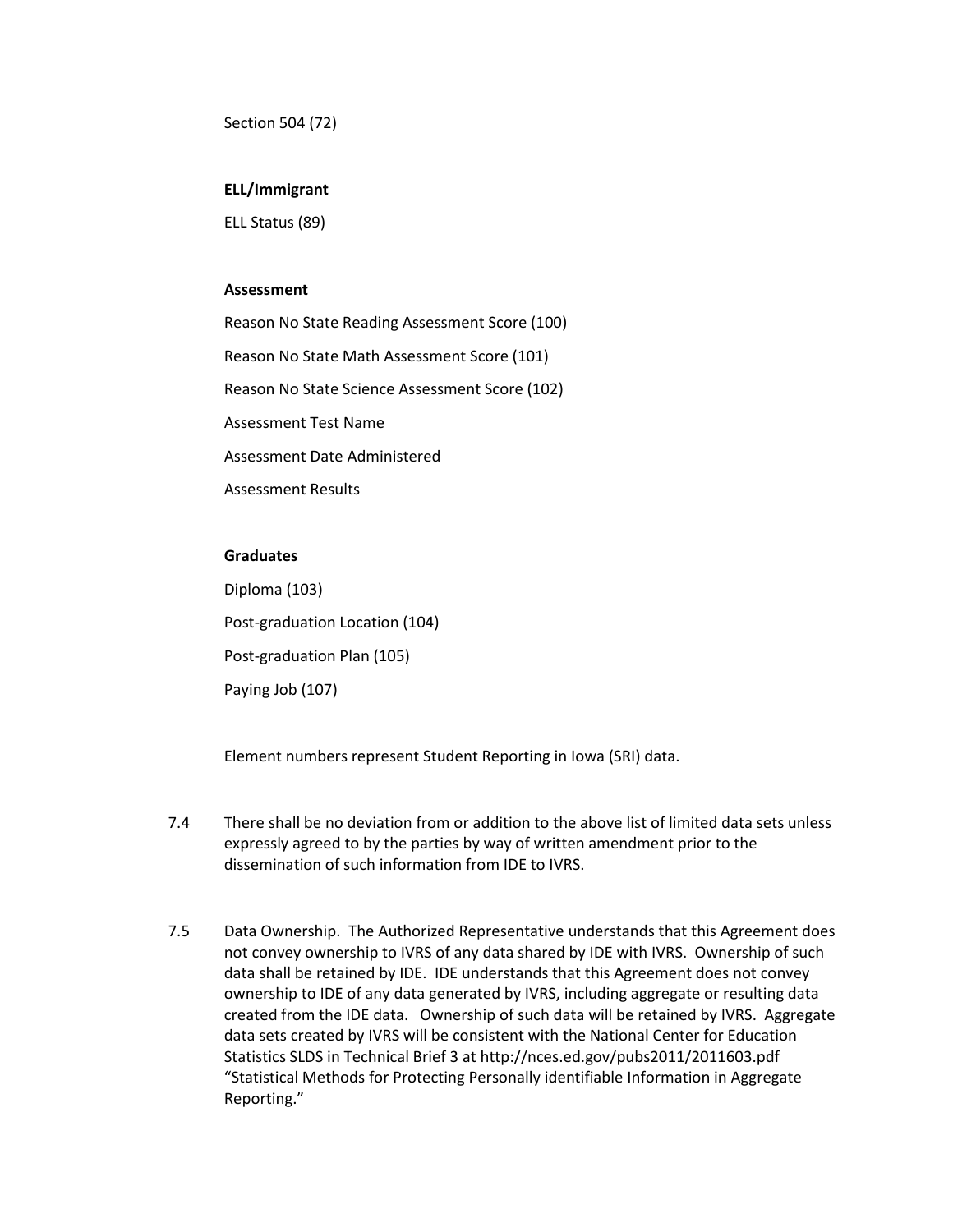Section 8. Protection of PII from Unauthorized Access.

- 8.1 General. IVRS shall use procedures to safeguard the PII received from IDE against unauthorized access or disclosure of PII that are no less protective than the procedures IVRS uses to protect PII in education records maintained by IVRS for its own uses.
- 8.2 Physical Safeguards. PII received from IDE will be stored and saved electronically on a secure-password protected server hosted and maintained by IVRS. Servers are kept in a locked room and access to the room is limited to authorized personnel.
- 8.3 Technical Safeguards. PII received from IDE that needs to be transported must be encrypted using standard encryption software. IVRS shall prohibit Authorized Users from removing PII from the protected server and storing the PII unencrypted on a laptop, CD, or other portable information storage device or sending PII unencrypted to any home or other location through electronic transmission.
- 8.4 Publication Safeguards. IVRS shall publish the results from its analysis and evaluation in a manner that protects the privacy and confidentiality of the individuals involved. In any data sets, reports, journals, posters, conference proceedings, presentations, newsletters or other publications that IVRS generates and desires to display or report to third parties including the general public ("Publications") , IVRS will provide only aggregate data without PII. Tables will utilize disclosure avoidance techniques such as cell suppression, blurring, and perturbation as appropriate. IVRS will take care when utilizing cell suppression alone to employ additional methods to ensure that sensitive student counts cannot be found through the use of available percentages or data in other related tables. IVRS will refer to the best practices outlined by the National Center for Education Statistics SLDS in [Technical Brief 3](http://nces.ed.gov/pubs2011/2011603.pdf) at http://nces.ed.gov/pubs2011/2011603.pdf "Statistical Methods for Protecting

Personally identifiable Information in Aggregate Reporting*"* to minimize, to the greatest extent possible, the risk that individuals could be identified.

Any proposed Publications will be shared by IVRS with IDE prior to release. IDE reserves the right to review any proposed Publication prior to publication to verify that the above publication safeguards have been used. IDE will have thirty days to perform such review and identify any PII for which IVRS has failed to comply with the publications safeguards and that IVRS should remove prior to release. If the parties dispute whether the publication safeguards have been followed, the parties shall use the dispute resolution process set forth below.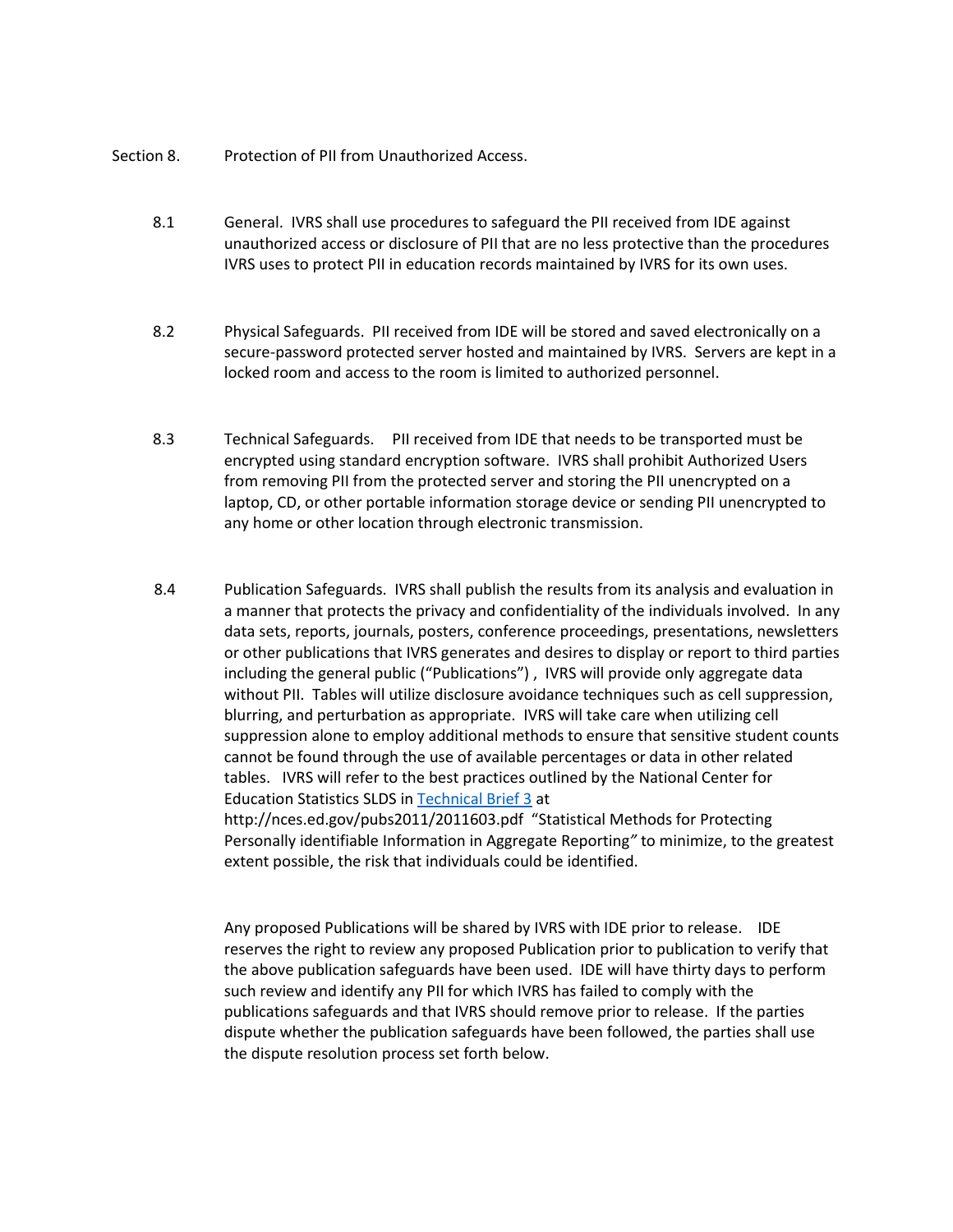- 8.5 Data Breach Response Plan. After it becomes aware of or suspects that any PII received from IDE has been subject to a Confidential Information Breach, IVRS shall (i) notify IDE of such Confidential Information Breach as soon as practicable, but no more than 24 hours after discovery of the Confidential Information Breach and (ii) promptly investigate the Confidential Information Breach and provide IDE with detailed information about the Confidential Information Breach. Unless the parties agree otherwise, IVRS shall be responsible, at its expense, for notifying affected individuals of the Confidential Information Breach as required by law (including but not limited to Iowa Code Chapter 715C) or as mutually agreed upon by the parties. IVRS shall, at its expense, take reasonable steps to mitigate the effects and to minimize any damage resulting from the Confidential Information Breach. Such steps shall include when appropriate a credit monitoring or protection plan. The credit monitoring or protection plan shall include, but is not limited to, reimbursement for the full cost of commencing a security freeze, temporary suspension, or removal of a security freeze per credit file pursuant to Iowa Code Section 714G.5 and shall cover a length of time commensurate with the circumstances of the Confidential Information Breach. The foregoing obligations may be delayed or waived if a law enforcement agency determines that the performance of the obligations would impede a criminal investigation.
- 8.6 Destruction of Data. IVRS shall destroy data provided by IDE to IVRS within 60 days of the termination of this Agreement unless the parties mutually agree otherwise in writing. IVRS shall have no obligation to destroy data generated by IVRS, including aggregate or resulting data created from the IDE Data. Destruction of the data means that all files and directories containing personally identifiable information shall be permanently deleted and any hard copies of such data will be shredded. IVRS will provide IDE with documentation certifying such destruction has occurred.
- 8.7 Audit. IDE may make independent on-site inspections and audits or other provisions to ensure that the safeguards described above are being maintained by IVRS. IDE reserves the right to conduct audits of IVRS's policies, procedures and systems that are involved in processing and/or safeguarding the shared PII and accompanying data.
- 8.8 Supersedes Former Contracts or Agreements. This Agreement supersedes all prior contracts or agreements between IVRS and IDE pertaining to the same subject matter as this Agreement.
- 8.9 Direct contact with Individuals or Educational Institutions. IVRS already has contact with the individuals and educational institutions. In order to provide services and to capture other data points required for reporting purposes, IVRS may have direct contact with individuals or educational institutions concerning any information received under this Agreement.
- Section 9. Effective Date. This Agreement shall be effective on the date the last party signs this Agreement.
- Section 10. Duration of Agreement.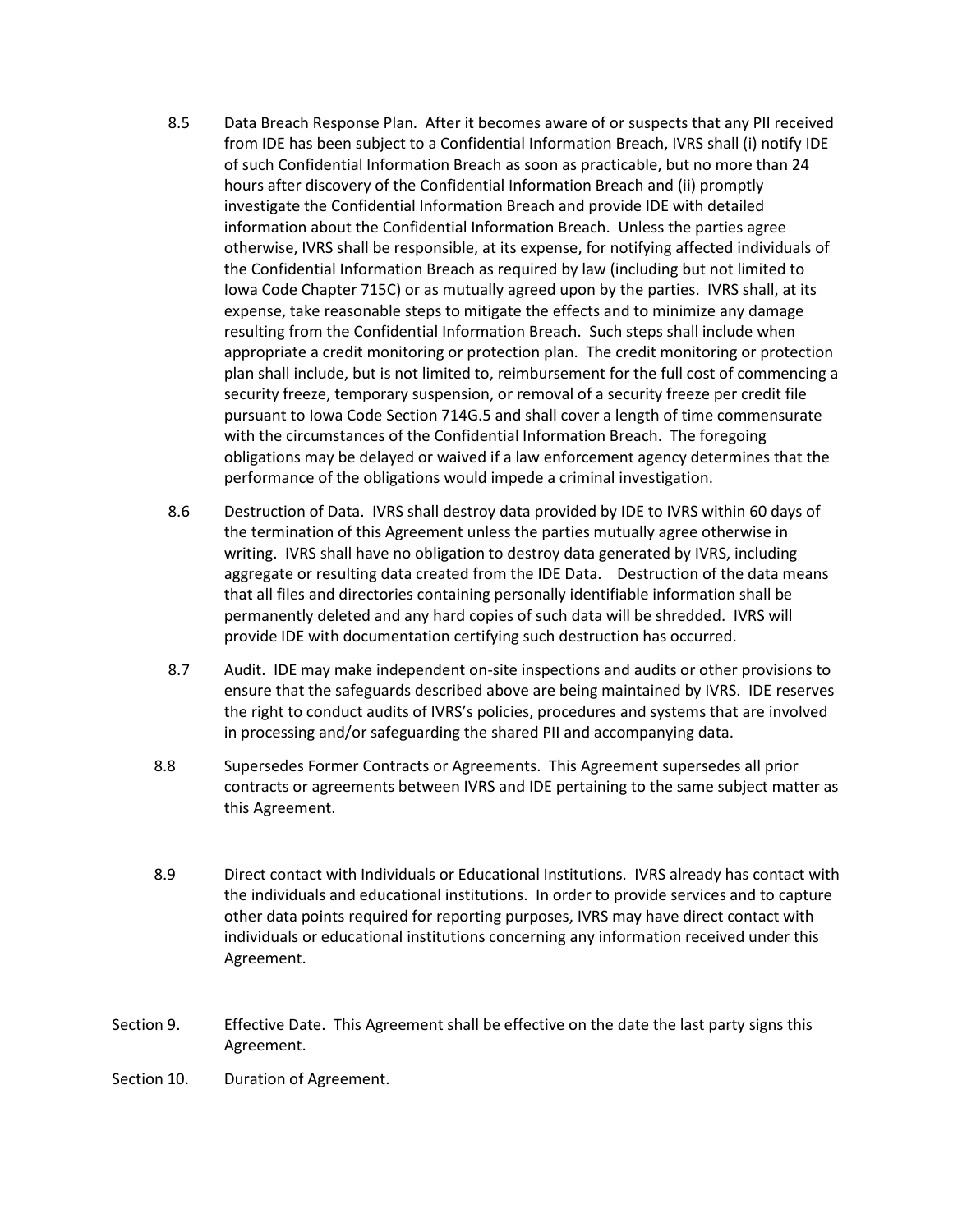10.1 The term of this Agreement shall be 2 years from the date of execution of this agreement unless alternative dates are agreed upon in writing by both parties as an amendment of this agreement.

#### Section 11. Termination

- 11.1 Termination Due to Lack of Funds or Material Alteration of any pertinent statute or the Enabling Statute. Notwithstanding any other provision of this Agreement, if funds anticipated for the fulfillment of this Agreement are at any time not forthcoming or are insufficient, through any budget reductions, failure of the state or federal legislator to appropriate funds, or the discontinuance or material alteration of the program under which funds were provided, then the participating organizations shall have the right to modify, by mutual agreement in writing, the terms set forth herein, or to terminate this Agreement without penalty by giving not less than thirty days written notice.
- 11.2 Termination for Default. A party shall be in default if the party materially breaches a term of this Agreement and fails to cure such breach within ten days following the receipt of written notice from the non-defaulting party specifying such breach; provided that if the defaulting party has commenced actions to reasonably cure such breach within the ten- day period, the defaulting party shall have all reasonable and necessary time to complete such cure if done so in a diligent manner. If the defaulting party fails to cure the breach, the non-defaulting party shall be entitled to terminate this Agreement by issuing written notice to the other party, which notice shall specify a date, not less than thirty days after the date of the notice, upon which termination shall be effective.
- 11.3 Termination for Breach in Confidentiality. Whenever IDE, in its reasonable judgment, concludes a breach of confidentiality of PII provided under this Agreement has occurred, or may occur in the future, IDE may suspend providing data to IVRS. IDE shall notify IVRS prior to suspending the provision of data of the circumstances surrounding IDE's decision to suspend unless the circumstances (as determined in IDE's reasonable discretion) warrant immediate suspension, in which case IDE shall provide the notification to IVRS within two business days of the commencement of the suspension. IDE shall resume providing data if IVRS cures the breach or potential breach of confidentiality to IDE's satisfaction. In the event the breach or potential breach of the confidentiality cannot be cured to the satisfaction of IDE, then IDE may terminate the Agreement by providing thirty (30) days written notice to IVRS.

#### Section 12 Contacts.

IVRS agrees to provide all notices to IDE under this Agreement to: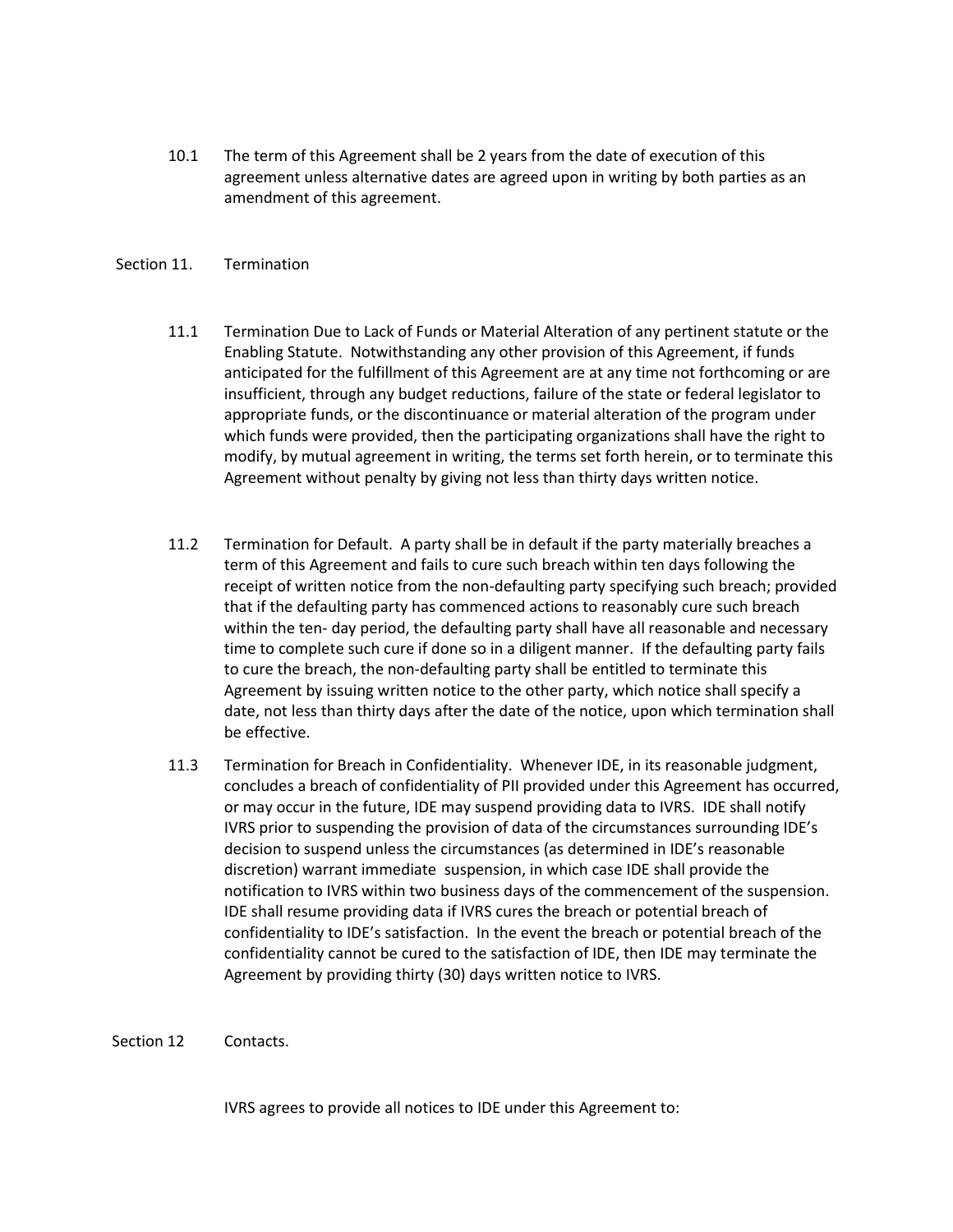Chief of the Bureau of Information and Analysis Service, Iowa Department of Education Grimes State Office Building, 400 E. 14th Street, Des Moines, Iowa 50319-0146

IDE agrees to provide all notices to IVRS under this Agreement to:

Administrator

Iowa Vocational Rehabilitation Services

510 East 12th Street, Des Moines, Iowa 50319

- Section 13. Indemnification. The State of Iowa shall be liable for the acts or omissions of an agency employee, and shall indemnify such employee, only to the extent required by Iowa law, including but not limited to Sections 669.5 and 669.21 of the Iowa Code.
- Section 14. Third Party Beneficiaries. There are no third party beneficiaries to this Agreement. This Agreement is intended only to benefit IDE and IVRS.
- Section 15. Assignment and Delegation. This Agreement may not be assigned, transferred, or conveyed in whole or in part without the prior written consent of the other party.
- Section 16. Choice of Law and Forum. The terms and provisions of this Agreement shall be construed in accordance with the laws of the State of Iowa. Any and all litigation or actions commenced in connection with this Agreement shall be brought in Des Moines, Iowa, in the Iowa District Court of Polk County. This provision shall not be construed as waiving any immunity to suit or liability which may be available to the State.
- Section 17. Entire Agreement. This Agreement represents the entire agreement between the parties and neither party is relying on any representation which may have been made which is not included in this Agreement. This Agreement may be amended or modified only in writing signed by all parties. The parties agree that if an addendum, attachment, or exhibit is attached hereto by the parties, and referred to herein, then the same shall be deemed incorporated herein by reference.
- Section 18. Severability. If any provisions of this Agreement is determined by a court of competent jurisdiction to be invalid or unenforceable, such determination shall not affect the validity or enforceability of any other part of provision of this Agreement.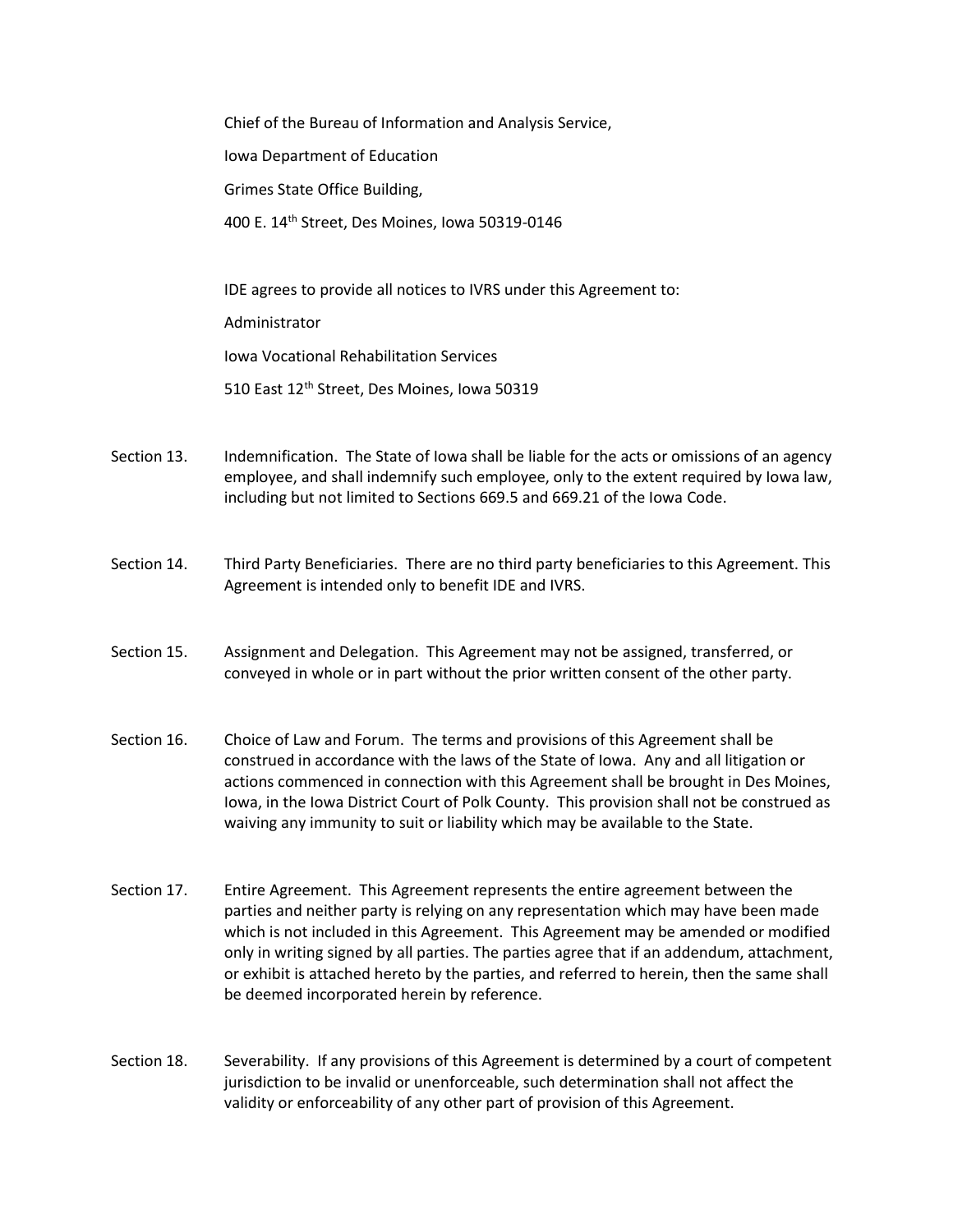- Section 19. Cumulative Rights. The various rights, powers, options, elections and remedies of either party provided in this Agreement, shall be construed as cumulative and no one of them is exclusive of the others or exclusive of any rights, remedies or priorities allowed either party by law, or shall in any way affect or impair the right of either party to pursue any other equitable or legal remedy to which either party may be entitled as long as any default remains in any way unremedied, unsatisfied, or undischarged.
- Section 20. Dispute Resolution. If during the terms of this agreement, the parties cannot informally agree to a resolution to an issue arising out of the terms of this agreement the parties hereby agree to participate in a dispute resolution process.
- Section 21. Authorization. Each party to this Agreement represents and certifies to the other that:

A. It has the right, power and authority to enter into and perform its obligations under this Agreement.

B. It has taken all requisite action (corporate, statutory, or otherwise) to approve execution, delivery and performance of this Agreement, and this Agreement constitutes a legal, valid and binding obligation upon itself in accordance with its terms.

C. This agreement has been reviewed and approved on a departmental level by the contacts listed in Section 12.

#### Section 22. Execution.

IN WITNESS WHEREOF, in consideration of the mutual covenants set forth above and for other goods and valuable consideration, the receipt, adequacy and legal sufficiency of which are hereby acknowledged, the parties have entered into the above Agreement and have caused their duly authorized representatives to execute this Agreement.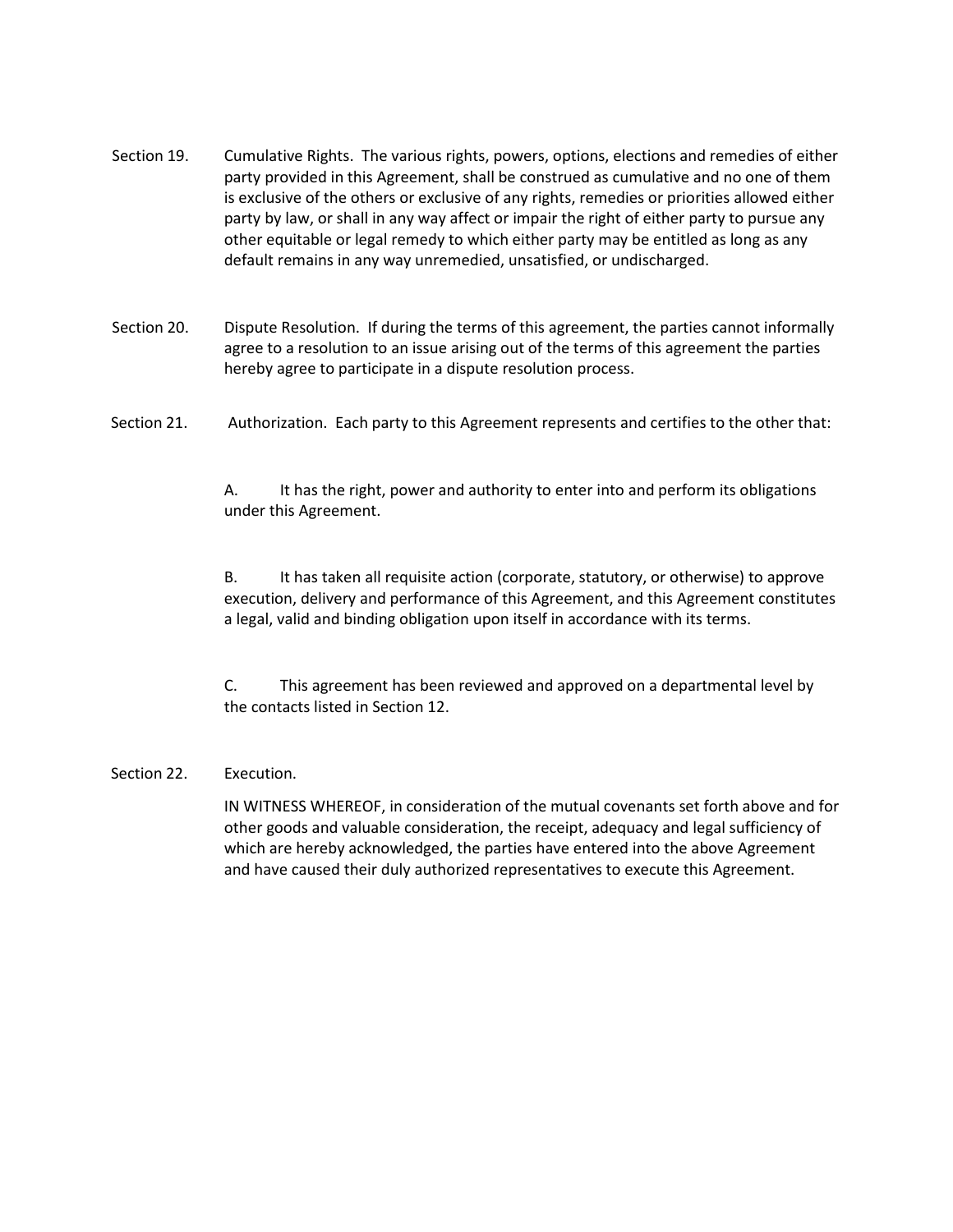#### **Appendix A – Model 1**

#### **STATEMENT OF CONFIDENTIALITY AND NONDISCLOSURE**

I, as an employee/contractor/intern/volunteer/student of \_\_\_\_\_\_\_\_\_\_\_\_\_\_\_ or authorized representative of a state or local education authority, may have access to confidential information processed, stored, or managed by \_\_\_\_\_\_\_\_\_\_\_\_\_. Confidential information includes all information protected by state or federal law, especially relevant is the federal law of the Family Educational Rights and Privacy Act (FERPA).

I acknowledge that unauthorized disclosure, retention, or negligent handling of confidential information could compromise the integrity of \_\_\_\_\_\_\_\_\_\_, cause damage to the reputation of \_\_\_\_\_\_\_\_\_\_, impede operations, may violate state or federal law, and may subject me to the loss of state and federal funds from other contracts, as any breach of this Agreement may be shared with those federal, state, and local agencies with which \_\_\_\_\_\_\_\_\_ collaborates. Further, I am fully aware any breach I am responsible for may result in the termination of my contract/memorandum of understanding with \_\_\_\_\_\_ and may affect future prospects for contracts between me and \_\_\_\_\_\_\_\_.

I have been informed and understand that it is a violation of this Agreement to read, copy, modify, delete, distribute or otherwise access confidential information unless required to do so to complete my assigned duties.

I have been informed and understand that I shall not discuss confidential information processed, stored or managed by \_\_\_\_\_\_\_\_ with anyone outside of \_\_\_\_\_\_\_ unless required as part of my job.

I have been informed and understand that I shall not discuss confidential information with anyone else at \_\_\_\_\_\_\_\_\_ or elsewhere unless required to do so to complete my assigned duties and the person provided the information is authorized to view it.

I acknowledge that I will implement appropriate physical, electronic and managerial safeguards to prevent unauthorized access to, or disclosure of, confidential information.

I have been informed and understand that I am required to promptly destroy or return all confidential information upon request of the \_\_\_\_\_\_\_\_\_ management.

I have been informed and understand that this Confidentiality and Nondisclosure Agreement remains in full force and effect after the conclusion, termination or expiration of my work with \_\_\_\_\_\_\_\_.

I have been informed and understand that violation of this Agreement by me may personally lead to: loss of access privileges to \_\_\_\_\_\_\_\_\_\_ systems and possible termination

I have been informed and understand that a breach of the above obligations by me may require me to defend, indemnify, and hold harmless \_\_\_\_\_\_\_\_\_ from actual damages or losses that result from its breach. This includes attorneys' fees and costs of suit.